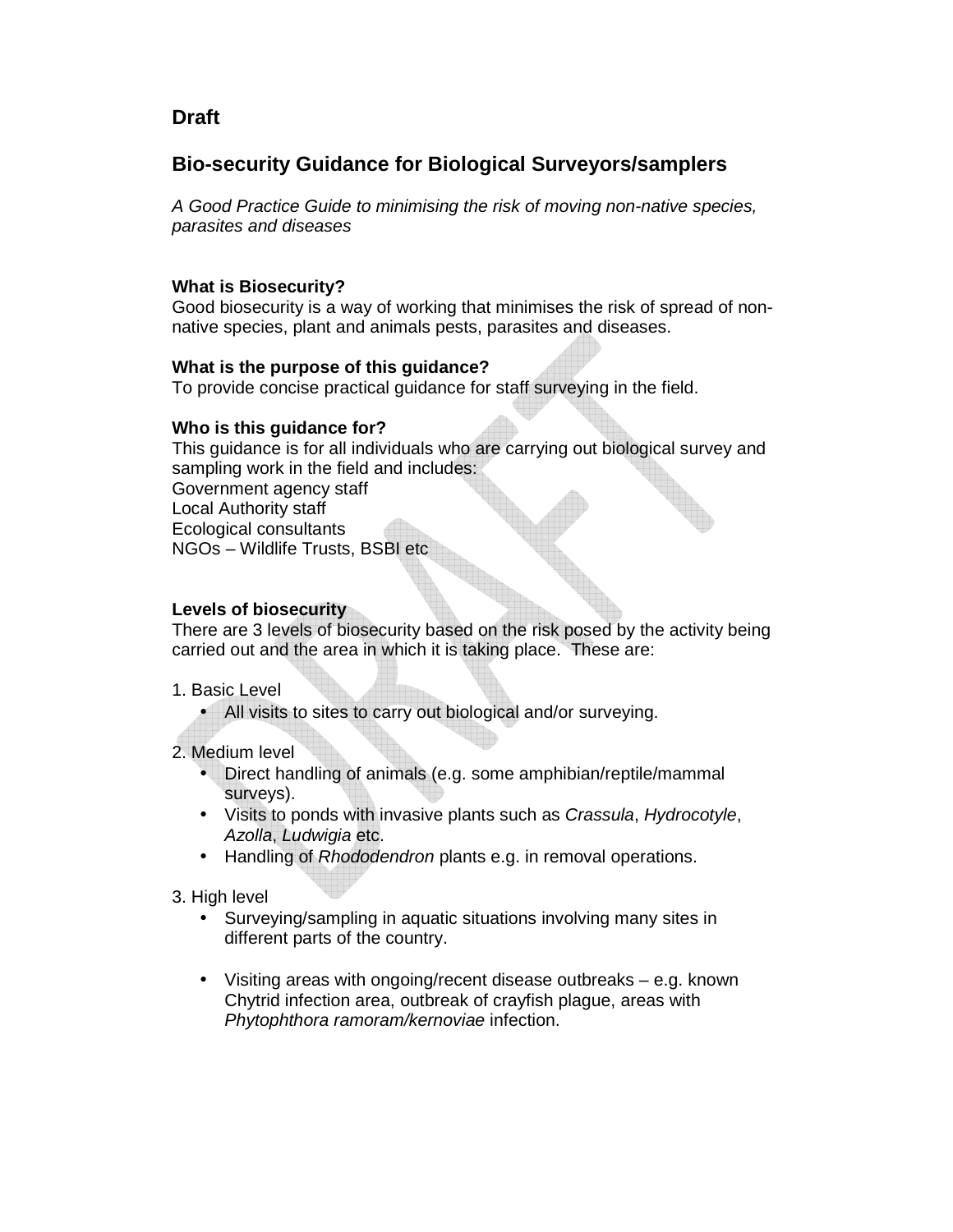#### 1. Basic Level

- Arrive at the site with clean footwear and vehicle.
- Ensure footwear is clean (visually free from soil and debris) before you leave the site.
- Ensure vehicle is kept clean in particular remove any accumulated mud before you leave the site.
- Make sure you use any facilities provided on the premises to clean footwear/equipment etc.
- Keep access to a minimum. If practical don't take vehicles onto premises and keep to established tracks. Try to park vehicles on hard standing.
- Where possible avoid livestock areas or areas with known plant disease.
- Plan visits so that the most risky visit is the last of the day.

### 2. Medium Level

- Clean and disinfect footwear before you leave the site.
- If vehicle has entered an area close to waterbodies ensure the tyres and wheel arches are adequately cleaned and disinfected (ensure all mud and vegetation are left at the site).
- If you will be coming into direct contact or physically handling animals such as amphibians, voles, fish or invertebrates, the risk of coming into contact with pathogens or infected material increases. You must wear appropriate protective clothing which can be easily disinfected or disposed of to minimise the risk of carrying any disease to other locations.
- In fresh water situations clean and disinfect (or appropriately dispose of) all relevant equipment when moving between sites especially if they are in different catchments.
- Take care to avoid transporting any non-native invasive species between waterbodies.
- Avoid contact with dead or dying amphibians or crayfish.
- Any equipment or other items used should be cleaned and disinfected after the visit. Such equipment includes nets bottles, boats etc.